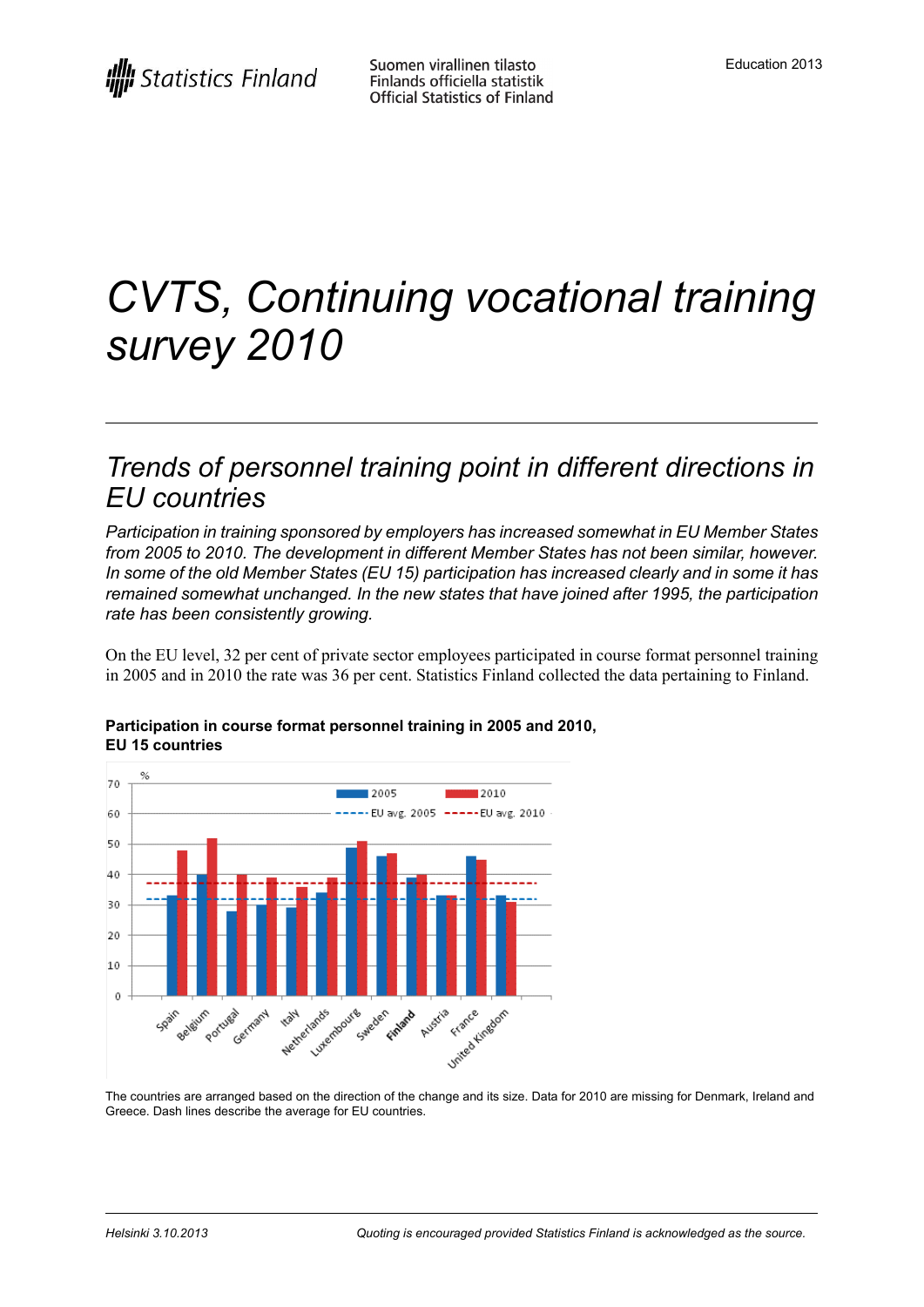In the old EU countries, the trends related to training differ somewhat in the 2000s. In some countries (Spain, Belgium, Portugal, Germany, Italy and the Netherlands) the participation rate has grown clearly or somewhat compared to 2005. In some, the level has remained somewhat unchanged (Luxembourg, Sweden, Finland, Austria, France and United Kingdom).

The differences in the rate of participation have evened out slightly in the EU 15 countries because the level has remained unchanged in countries that previously had high rates, but in some countries that previously had a low participation rate participation in personnel training has increased. In Finland, the participation rate has remained somewhat above the average for EU countries.

In the new countries that joined the EU after 1995, there is still a clear growing trend in participation in personnel training. An exception to this is Slovenia, where the participation rate was already above the average for the old EU countries in 2005 and unlike in the other new Member States the participation rate has now decreased to some extent.



#### **Participation in course format personnel training in 2005 and 2010, other EU countries**

The Czech Republic, Slovenia and Slovakia already exceeded the EU average with their participation rates in 2005 and they still do.

The following scatter chart gives a good general picture of personnel training in EU countries. It describes employees' opportunities to attend training and the amount of training received per employee. The linear trend line shows the interdependency of the participation rate and the amount of training hours.

The countries are arranged based on the participation rate in 2005. Dash lines describe the average for EU countries.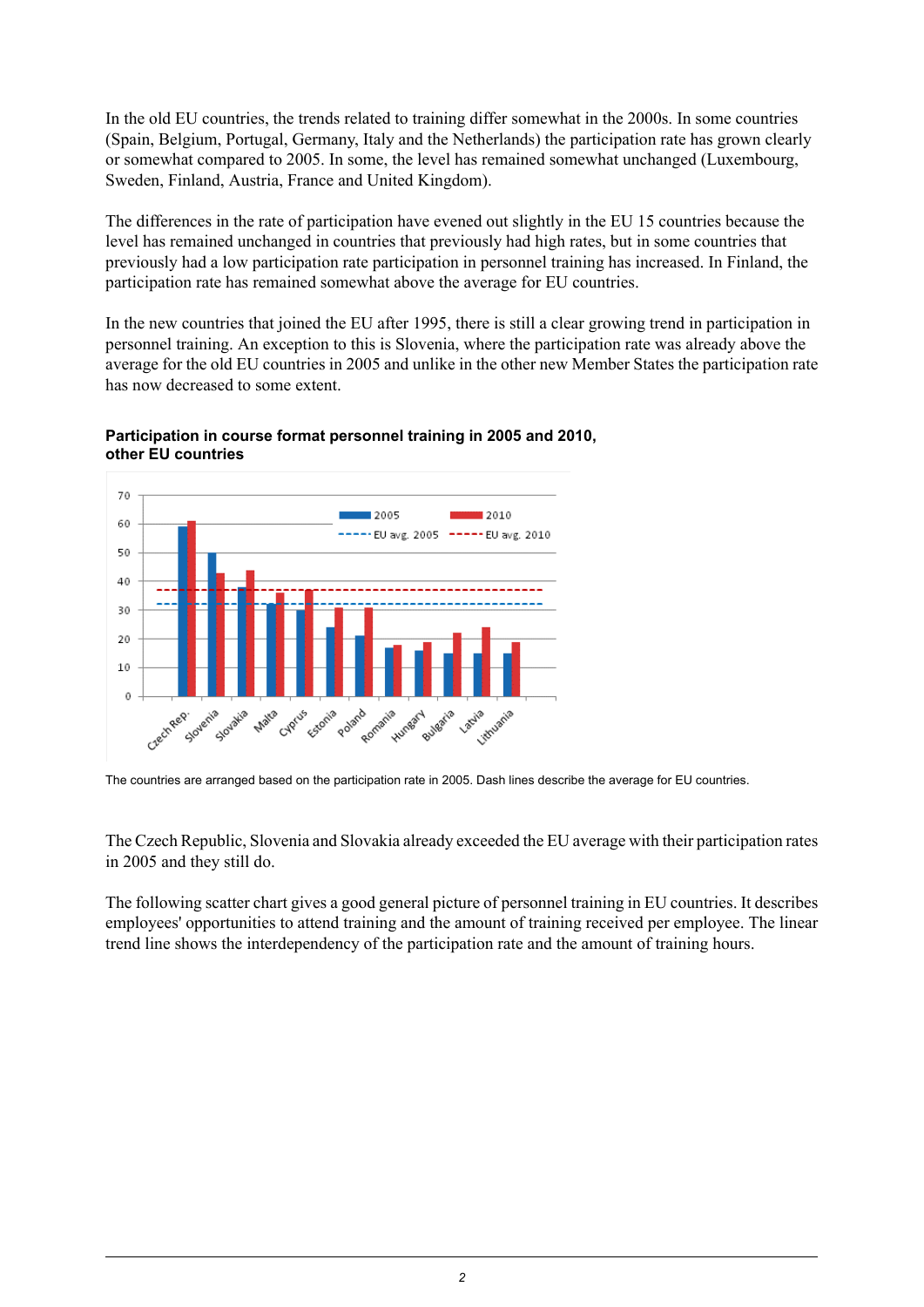

#### **Participation in personnel training and the amount of training in EU countries in 2010**

Romania and the Czech Republic deviate most from the general line. In Romania, the participation rate is the lowest of the EU countries but the amount of training received per employee is relatively high. The Czech Republic makes an exception in the other direction, the participation rate is the highest among EU countries but the amount of training received is slightly below the average for EU countries. Measured by the participation rate, Finland is slightly above the average for EU countries (36%) and measured by the number of hours a bit below the EU average (10 hours).

The results can also be tabulated from Eurostat's database at:

<http://epp.eurostat.ec.europa.eu/portal/page/portal/education/data/database> (> Education and training > Lifelong learning > Continuing Vocational Training)

*The survey covers enterprisesin the private sector with at least ten employeesin 2010, excluding agriculture and forestry, education, and health and social work. Finland's response data contains 1,560 enterprises that represent a total of 16,380 enterprises and their 1,150,000 employees. The survey was conducted in the same form in 32 European countries.*

*The survey is conducted approximately every fifth year and it is used to describe employer-sponsored training, the numbers of participants in course training, and the number of personnel training days* received, the content and arrangers of the training, as well as the costs incurred from the training. The *survey also examines other training formats apart from course training, enterprises' training strategies and the obstacles for organising training.*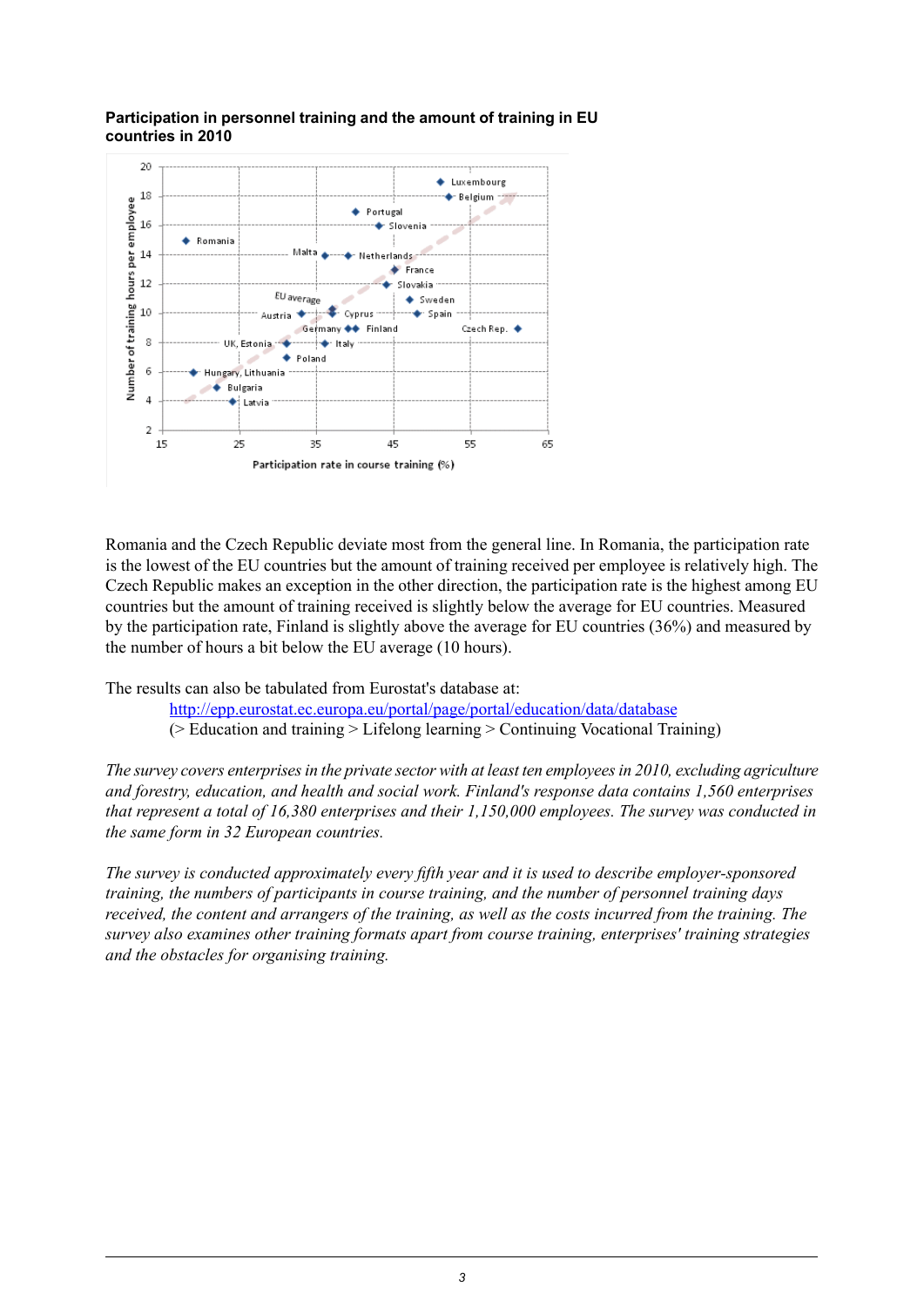## *Contents*

|--|--|

### *Tables*

### **Appendix tables**

| Appendix table 1. Participation in course format personnel training in 2005 and 2010 in EU Member States, Norway |  |
|------------------------------------------------------------------------------------------------------------------|--|
| Appendix table 2. Share of course training costs in labour costs in 2005 and 2010 in EU Member States, Norway    |  |
|                                                                                                                  |  |

### *Figures*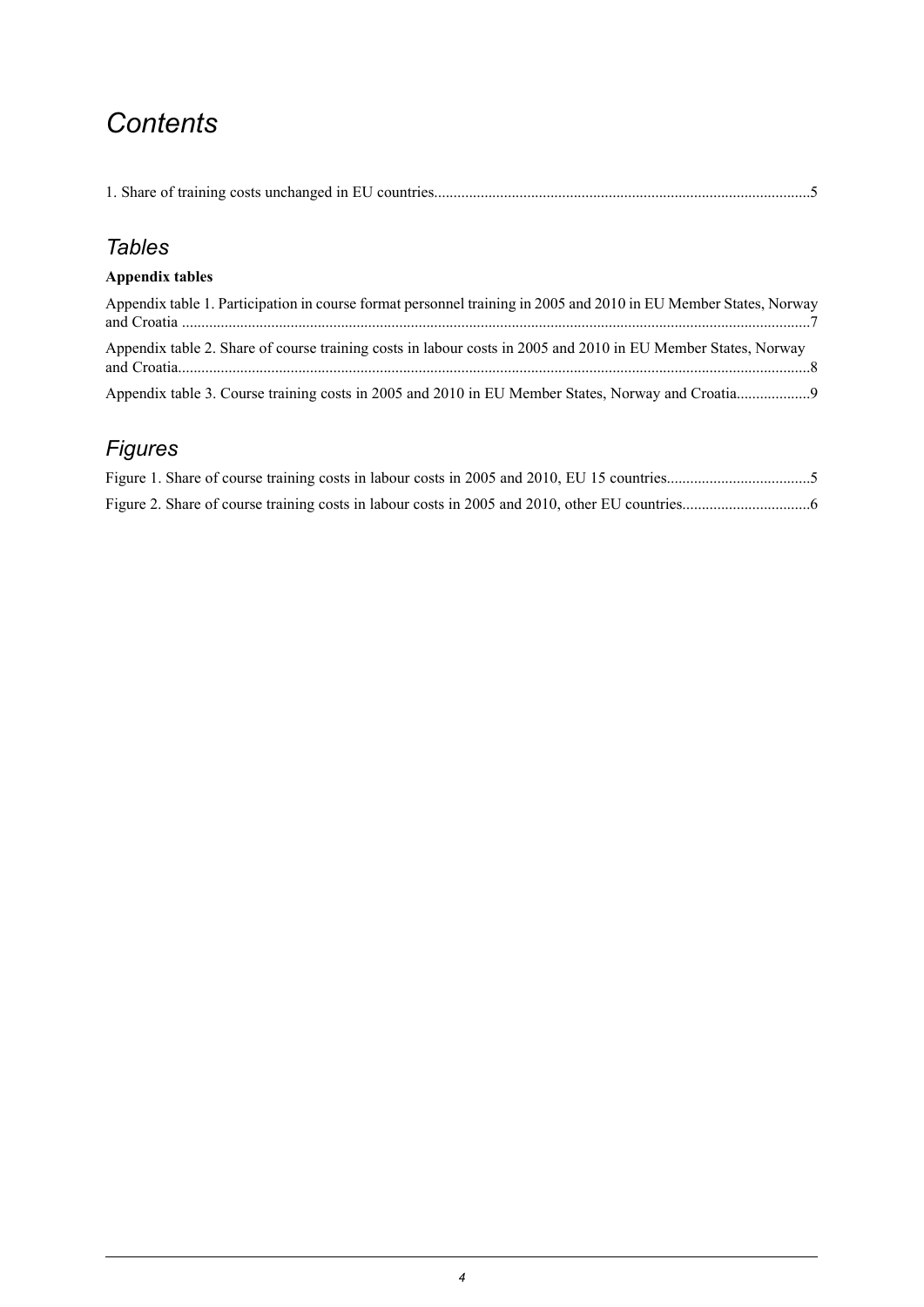## <span id="page-4-0"></span>*1. Share of training costs unchanged in EU countries*

The share of training costs in labour costs in EU countries was 1.6 per cent on average, which is the same asin 2005. Country-specific changes were similar to those seen for the training participation rates. Measured by costs, investment in personnel training hasin the old EU countries grown most in Belgium and Portugal. Finland and Sweden belong to the countries where investment in personnel training has declined somewhat, clearly more in Sweden. Finland's percentage share wasslightly below the average for EU countries during both measurements.



<span id="page-4-1"></span>

The countries are arranged based on the direction of the change and its size. Data for 2010 are missing for Denmark, Ireland and Greece. The dash line describes the average for EU countries.

Course training costs were divided relatively evenly between indirect (remuneration costs during training) and direct costs (charges and fees paid to training organisers, accommodation and travel costs, pay for internal training personnel, premises, and tools and equipment). However, the shares of direct and indirect costs vary considerably by country. In the United Kingdom, the remuneration costs during training form good one-third and in Belgium two-thirds of training costs. In Sweden and Finland, the share of remuneration costs in course training costs is nearly 50 per cent.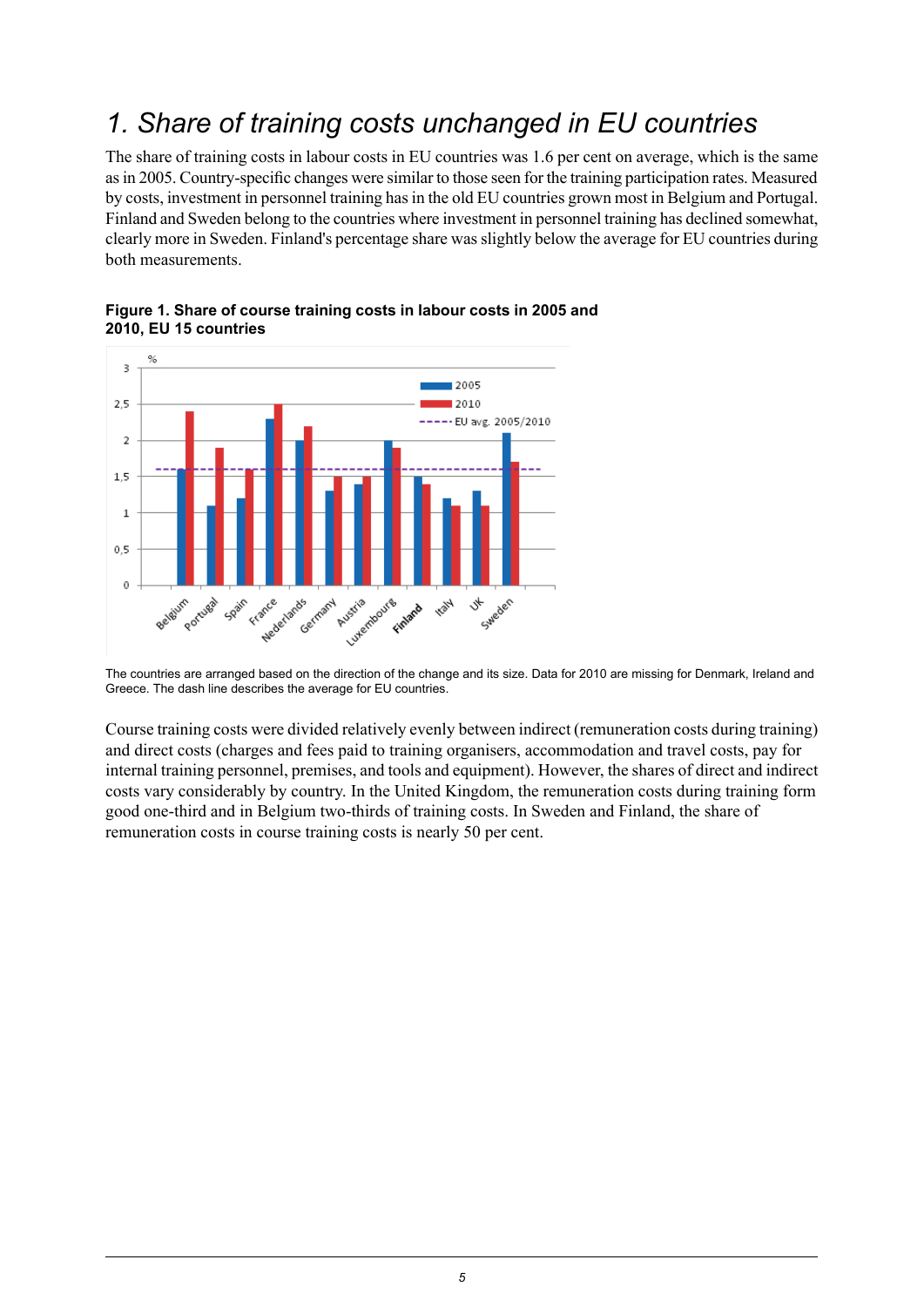

### <span id="page-5-0"></span>**Figure 2. Share of course training costs in labour costs in 2005 and 2010, other EU countries**

The countries are arranged based on the share in 2005. The dash line describes the average for EU countries.

In the new Member States, the trends deviate somewhat from the direction indicated by the participation rate. In Slovenia, the figure of the cost indicator has decreased in the same fashion as the participation rate. In the Czech Republic and Estonia, the share of training costs in labour costs has decreased clearly, even though the participation rate has grown slightly.

The share of remuneration costs in overall training costs varies even more in the new member countries than in EU 15 countries. In Romania, the remuneration costs during training form three-quarters of the costs but in Hungary their share is below 30 per cent.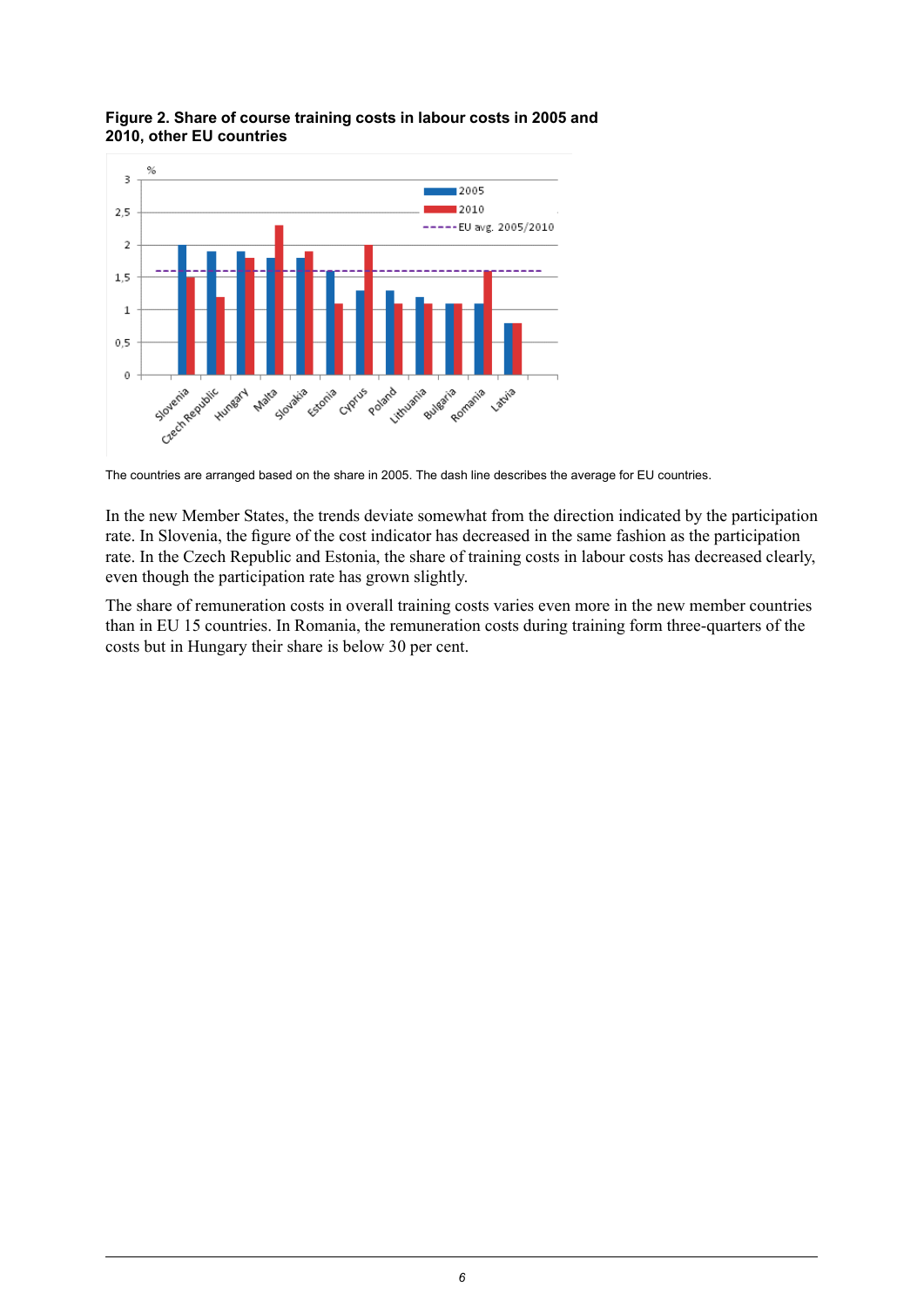# *Appendix tables*

### <span id="page-6-0"></span>**Appendix table 1. Participation in course format personnel training in 2005 and 2010 in EU Member States, Norway and Croatia** 1)

|                   | 2005          | 2010          | Change        |  |
|-------------------|---------------|---------------|---------------|--|
|                   | $\frac{0}{0}$ | $\frac{0}{0}$ | $\frac{0}{0}$ |  |
| Czech Republic    | 59            | 61            | 2             |  |
| Slovenia          | 50            | 43            | -7            |  |
| Ireland           | 49            | .,            |               |  |
| Luxembourg        | 49            | 51            | 2             |  |
| France            | 46            | 45            | $-1$          |  |
| Sweden            | 46            | 47            | 1             |  |
| Belgium           | 40            | 52            | 12            |  |
| <b>Finland</b>    | 39            | 40            | 1             |  |
| Slovakia          | 38            | 44            | 6             |  |
| Denmark           | 35            | ٠.            |               |  |
| Netherlands       | 34            | 39            | 5             |  |
| Spain             | 33            | 48            | 15            |  |
| Austria           | 33            | 33            | 0             |  |
| United Kingdom    | 33            | 31            | -2            |  |
| Malta             | 32            | 36            | 4             |  |
| Germany           | 30            | 39            | 9             |  |
| Cyprus            | 30            | 37            | 7             |  |
| Italy             | 29            | 36            | 7             |  |
| Norway            | 29            |               | .,            |  |
| Portugal          | 28            | 40            | 12            |  |
| Estonia           | 24            | 31            | 7             |  |
| Poland            | 21            | 31            | 10            |  |
| Romania           | 17            | 18            | 1             |  |
| Hungary           | 16            | 19            | 3             |  |
| <b>Bulgaria</b>   | 15            | 22            | 7             |  |
| Latvia            | 15            | 24            | 9             |  |
| Lithuania         | 15            | 19            | 4             |  |
| Greece            | 14            | Ξ.            | ٠.            |  |
| Croatia           | ٠.            | 23            |               |  |
| <b>EU</b> average | 32            | 36            | 4             |  |

1) Countries are arranged in descending order according to the participation rate in 2005.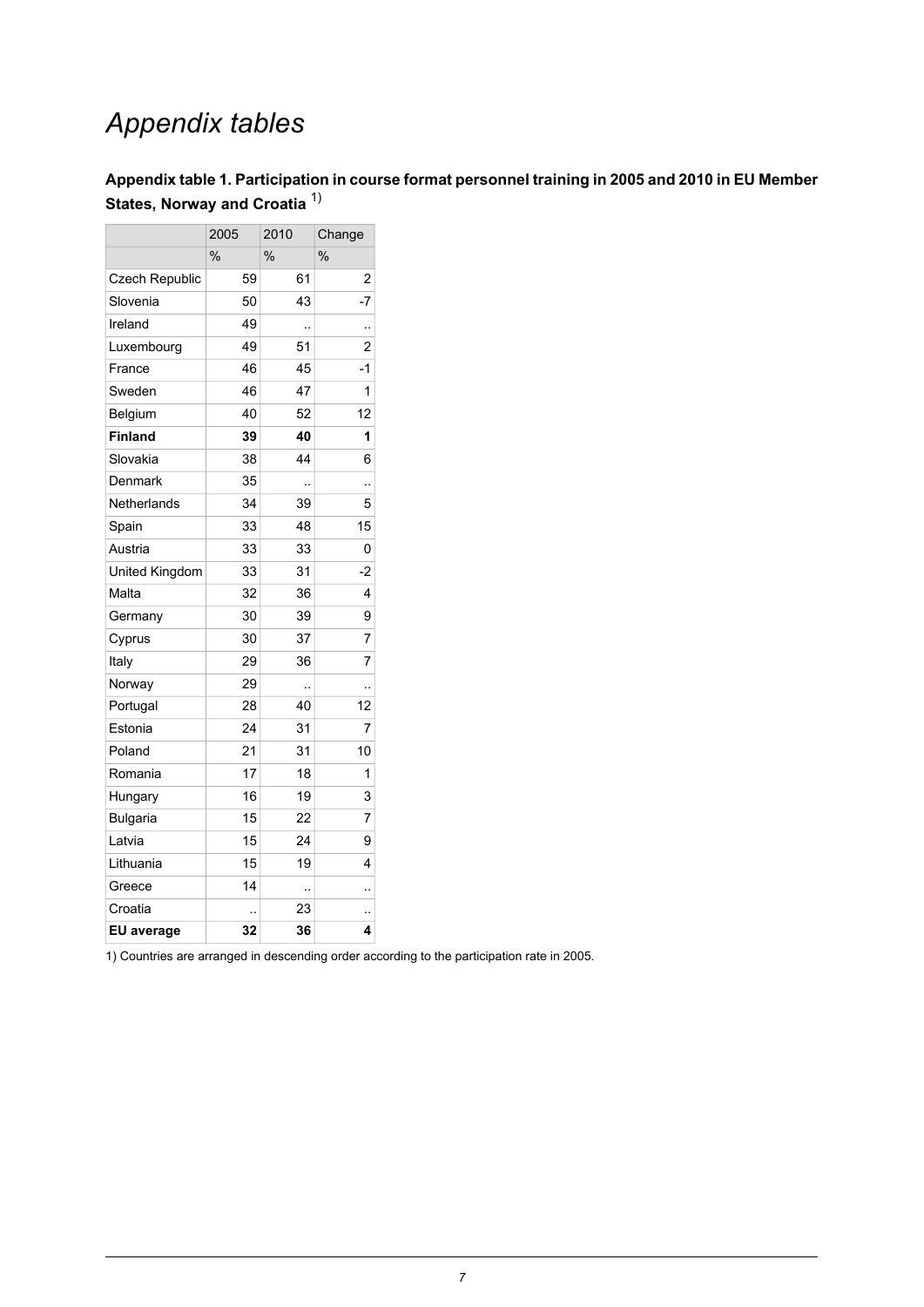### <span id="page-7-0"></span>**Appendix table 2. Share of course training costs in labour costs in 2005 and 2010 in EU Member States, Norway and Croatia**1)

|                       | 2005<br>2010  |               | Change        |  |
|-----------------------|---------------|---------------|---------------|--|
|                       | $\frac{0}{0}$ | $\frac{0}{0}$ | $\frac{0}{0}$ |  |
| Denmark               | 2,7           | ٠.            |               |  |
| France                | 2,3           | 2,5           | 0,2           |  |
| Ireland               | 2,2           |               |               |  |
| Sweden                | 2,1           | 1,7           | $-0,4$        |  |
| Luxembourg            | 2,0           | 1,9           | $-0,1$        |  |
| Netherlands           | 2,0           | 2,2           | 0,2           |  |
| Slovenia              | 2,0           | 1,5           | $-0,5$        |  |
| <b>Czech Republic</b> | 1,9           | 1,2           | $-0,7$        |  |
| Hungary               | 1,9           | 1,8           | $-0,1$        |  |
| Malta                 | 1,8           | 2,3           | 0,5           |  |
| Slovakia              | 1,8           | 1,9           | 0,1           |  |
| Belgium               | 1,6           | 2,4           | 0,8           |  |
| Estonia               | 1,6           | 1,1           | $-0,5$        |  |
| <b>Finland</b>        | 1,5           | 1,4           | $-0,1$        |  |
| Austria               | 1,4           | 1,5           | 0,1           |  |
| Germany               | 1,3           | 1,5           | 0,2           |  |
| Cyprus                | 1,3           | 2,0           | 0,7           |  |
| Poland                | 1,3           | 1,1           | $-0,2$        |  |
| United Kingdom        | 1,3           | 1,1           | $-0,2$        |  |
| Norway                | 1,3           | .,            | .,            |  |
| Spain                 | 1,2           | 1,6           | 0,4           |  |
| Italy                 | 1,2           | 1,1           | $-0,1$        |  |
| Lithuania             | 1,2           | 1,1           | $-0,1$        |  |
| <b>Bulgaria</b>       | 1,1           | 1,1           | 0,0           |  |
| Portugal              | 1,1           | 1,9           | 0,8           |  |
| Romania               | 1,1           | 1,6           | 0,5           |  |
| Latvia                | 0,8           | 0,8           | $_{0,0}$      |  |
| Greece                | 0,6           |               |               |  |
| Croatia               |               | $_{0,7}$      |               |  |
| EU average            | 1,6           | 1,6           | 0,0           |  |

1) The countries are arranged based on the share of training costs in 2005.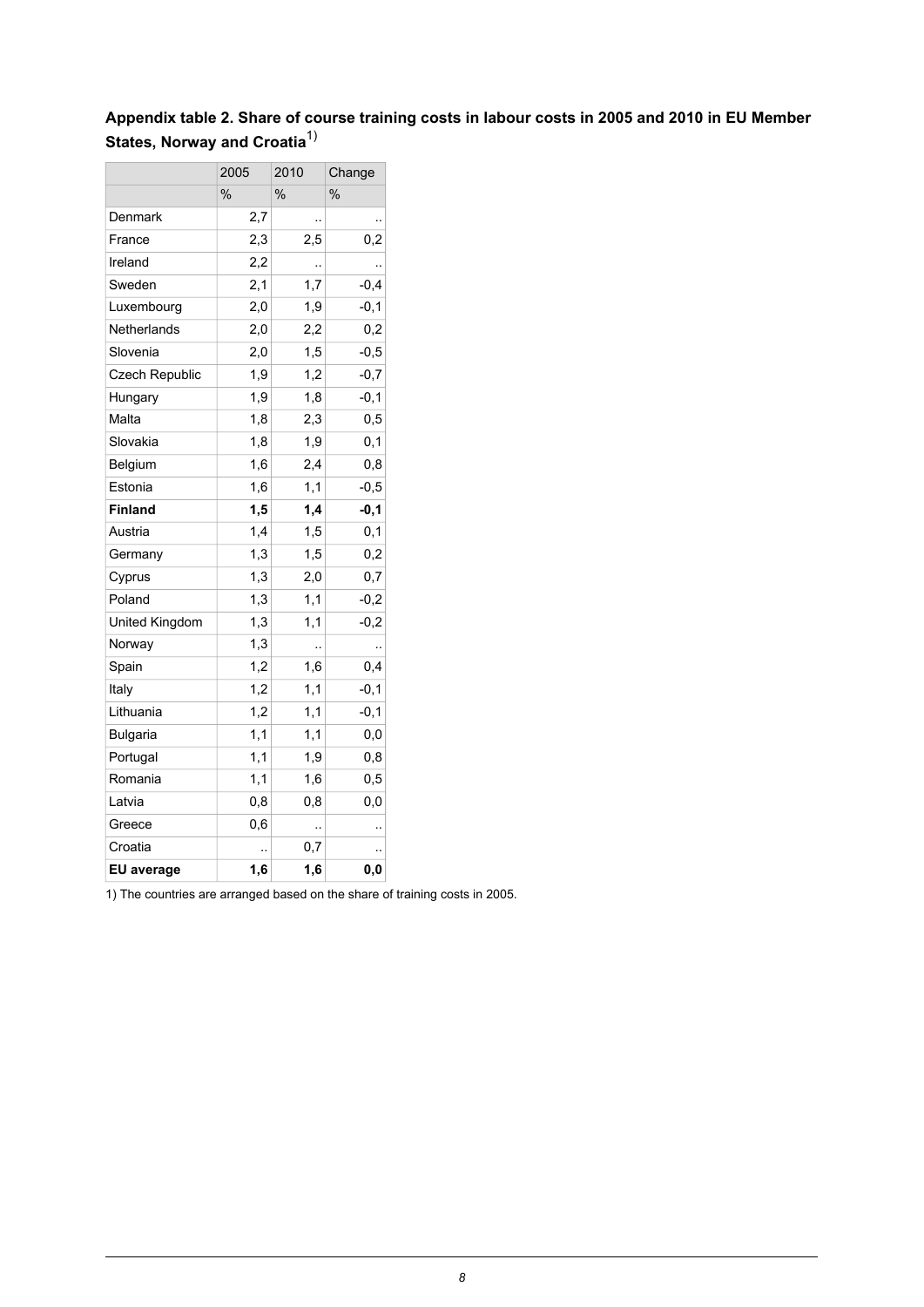<span id="page-8-0"></span>

| Appendix table 3. Course training costs in 2005 and 2010 in EU Member States, Norway and Croatia $^{\text{\tiny{\textsf{I}}}}$ |  |  |
|--------------------------------------------------------------------------------------------------------------------------------|--|--|
|                                                                                                                                |  |  |
|                                                                                                                                |  |  |

|                    | euro |         | Costs per employee, Costs per participant,<br>euro |         | Costs per training hour,<br>euro |                      |
|--------------------|------|---------|----------------------------------------------------|---------|----------------------------------|----------------------|
|                    | 2005 | 2010    | 2005                                               | 2010    | 2005                             | 2010                 |
| <b>Denmark</b>     | 1011 |         | 2 7 2 4                                            |         | 93                               |                      |
| France             | 842  | 935     | 1849                                               | 2057    | 66                               | 73                   |
| Luxembourg         | 798  | 774     | 1625                                               | 1514    | 49                               | 40                   |
| Sweden             | 763  | 697     | 1653                                               | 1465    | 49                               | 62                   |
| Ireland            | 683  |         | 1 4 0 4                                            | μ.      | 56                               | $\ddotsc$            |
| Belgium            | 681  | 1 0 8 4 | 1709                                               | 2094    | 55                               | 61                   |
| <b>Netherlands</b> | 677  | 830     | 2 0 8 4                                            | 2 150   | 54                               | 61                   |
| Slovenia           | 534  | 526     | 1077                                               | 1 1 8 8 | 37                               | 32                   |
| Austria            | 525  | 637     | 1577                                               | 1916    | 59                               | 64                   |
| Germany            | 487  | 592     | 1640                                               | 1499    | 55                               | 66                   |
| <b>Finland</b>     | 448  | 464     | 1 144                                              | 1 154   | 46                               | 51                   |
| Norway             | 447  |         | 1 544                                              |         | 48                               | $\ddot{\phantom{a}}$ |
| Italy              | 420  | 442     | 1459                                               | 1 2 2 7 | 57                               | 53                   |
| Malta              | 408  | 472     | 1 2 8 2                                            | 1319    | 36                               | 33                   |
| Spain              | 370  | 515     | 1 1 0 9                                            | 1 0 6 6 | 43                               | 52                   |
| United Kingdom     | 345  | 266     | 1 0 6 0                                            | 872     | 53                               | 35                   |
| Czech Republic     | 332  | 240     | 565                                                | 394     | 24                               | 27                   |
| Cyprus             | 325  | 677     | 1 0 7 2                                            | 1840    | 49                               | 69                   |
| Hungary            | 304  | 332     | 1 904                                              | 1747    | 52                               | 55                   |
| Slovakia           | 259  | 367     | 680                                                | 846     | 22                               | 30                   |
| Portugal           | 238  | 475     | 849                                                | 1 1 9 6 | 32                               | 28                   |
| Estonia            | 213  | 198     | 874                                                | 647     | 32                               | 25                   |
| Poland             | 191  | 200     | 926                                                | 656     | 31                               | 29                   |
| Greece             | 142  |         | 1 0 4 2                                            | ă.      | 41                               |                      |
| Lithuania          | 118  | 115     | 808                                                | 621     | 25                               | 18                   |
| Romania            | 102  | 178     | 587                                                | 999     | 19                               | 13                   |
| <b>Bulgaria</b>    | 79   | 92      | 539                                                | 425     | 18                               | 17                   |
| Latvia             | 66   | 96      | 753                                                | 398     | 29                               | 27                   |
| Croatia            | .,   | 244     | $\ddot{\phantom{a}}$                               | 1 0 8 4 | $\ddotsc$                        | 38                   |

1) The countries are arranged based on the costs in 2005.

The figures of the different countries have been made equal in terms of purchasing power using the PPP (Purchasing power parity) method. For this reason, the figures for Finland, for example, are not the same as the euro-denominated data of the release from 17 April 2013.